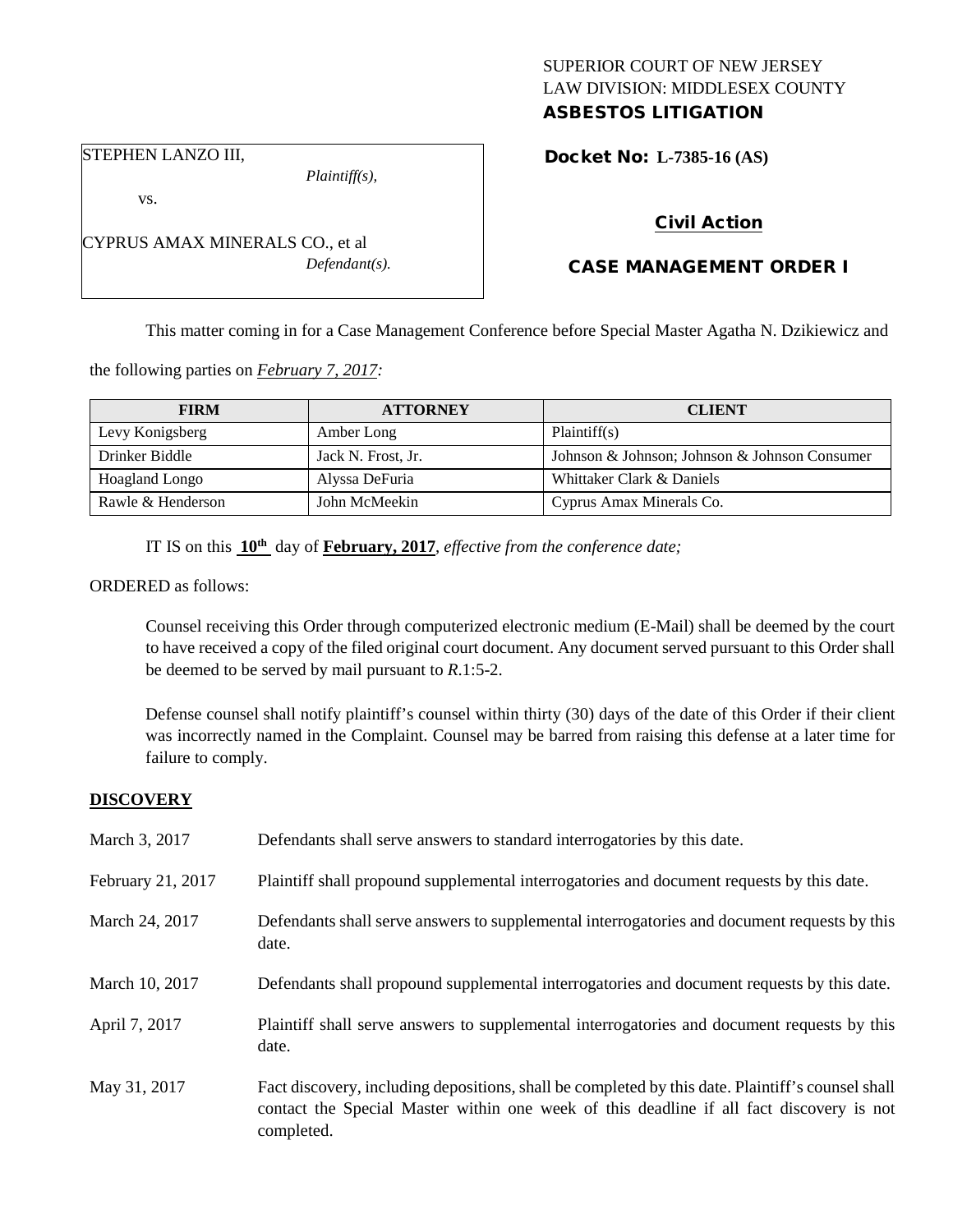#### June 30, 2017 Depositions of corporate representatives shall be completed by this date.

#### **EARLY SETTLEMENT**

August 25, 2017 Settlement demands shall be served on all counsel and the Special Master by this date.

#### **SUMMARY JUDGMENT MOTION PRACTICE**

- July 7, 2017 Plaintiff's counsel shall advise, in writing, of intent not to oppose motions by this date.
- July 21, 2017 Summary judgment motions shall be filed no later than this date.

joinder in an expert medical defense by this date.

August 18, 2017 Last return date for summary judgment motions.

#### **MEDICAL DEFENSE**

| July 17, 2017      | Plaintiff shall serve medical expert reports by this date.                                                                                                                                         |
|--------------------|----------------------------------------------------------------------------------------------------------------------------------------------------------------------------------------------------|
| July 17, 2017      | Upon request by defense counsel, plaintiff is to arrange for the transfer of pathology specimens<br>and x-rays, if any, by this date.                                                              |
| September 22, 2017 | Defendants shall identify its medical experts and serve medical reports, if any, by this date. In<br>addition, defendants shall notify plaintiff's counsel (as well as all counsel of record) of a |

#### **LIABILITY EXPERT REPORTS**

July 17, 2017 Plaintiff shall identify its liability experts and serve liability expert reports or a certified expert statement by this date or waive any opportunity to rely on liability expert testimony.

September 22, 2017 Defendants shall identify its liability experts and serve liability expert reports, if any, by this date or waive any opportunity to rely on liability expert testimony.

#### **ECONOMIST EXPERT REPORTS**

- July 17, 2017 Plaintiff shall identify its expert economists and serve expert economist report(s), if any, by this date or waive any opportunity to rely on economic expert testimony.
- September 22, 2017 Defendants shall identify its expert economists and serve expert economist report(s), if any, by this date or waive any opportunity to rely on economic expert testimony.

#### **EXPERT DEPOSITIONS**

October 16, 2017 Expert depositions shall be completed by this date. To the extent that plaintiff and defendant generic experts have been deposed before, the parties seeking that deposition in this case must file an application before the Special Master and demonstrate the necessity for that deposition. To the extent possible, documents requested in a deposition notice directed to an expert shall be produced three days in advance of the expert deposition. The expert shall not be required to produce documents that are readily accessible in the public domain.

\_\_\_\_\_\_\_\_\_\_\_\_\_\_\_\_\_\_\_\_\_\_\_\_\_\_\_\_\_\_\_\_\_\_\_\_\_\_\_\_\_\_\_\_\_\_\_\_\_\_\_\_\_\_\_\_\_\_\_\_\_\_\_\_\_\_\_\_\_\_\_\_\_\_\_\_\_\_\_\_\_\_\_\_\_\_\_\_\_\_\_\_\_\_\_\_\_\_\_\_\_\_\_\_\_\_\_\_\_\_